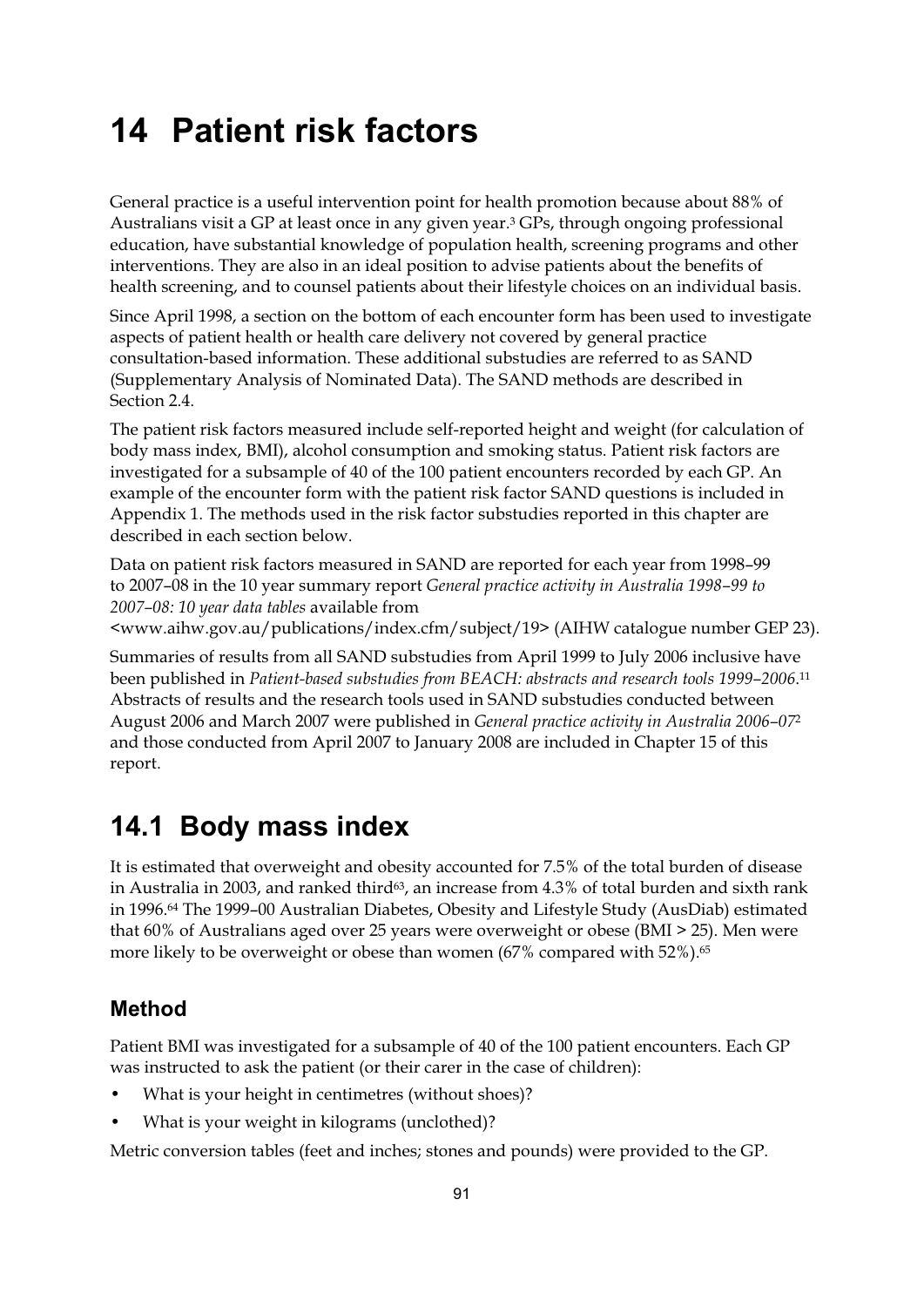The BMI for an individual was calculated by dividing weight (kilograms) by height (metres) squared. The recent WHO recommendations<sup>66</sup> for BMI groups were used, which specify that an adult (18 years and over) with a BMI:

- less than 18.5 is underweight
- greater than or equal to 18.5 and less than 25 is normal
- greater than or equal to 25 and less than 30 is overweight
- of 30 or more is obese.

The reported height for adult patients was checked against sex-appropriate upper and lower height limits from the Australian Bureau of Statistics (ABS).<sup>67</sup> Encounters with adults whose reported heights were outside the sex-appropriate limits were excluded from the analysis.

The standard BMI cut-offs described above are not appropriate in the case of children. Cole et al. developed a method which calculates the age–sex-specific BMI cut-off levels for overweight and obesity specific to children aged 2–17 years.68 There are three categories defined for childhood BMI: underweight/normal, overweight and obese. This method, based on international data from developed Western cultures, is applicable in the Australian setting. The reported height of children was checked against age–sex-appropriate upper and lower height limits from the ABS.67 Encounters with children whose reported heights were outside either of the age–sex-appropriate limits were excluded from the analysis.

The BEACH data on BMI are presented separately for adults (aged 18 years and over) and children (aged 2–17 years). The standard BMI cut-offs have been applied for the adult sample, and the method described by Cole et al. has been used for defining overweight and obesity in children (aged 2-17 years).<sup>68</sup>

## **Results**

### **Body mass index of adults**

The sample size was 31,062 patients aged 18 years and over at encounters with 952 GPs.

- $\bullet$  More than half (59.3%) of the patients were overweight or obese—23.9% obese and 35.4% overweight (Table 14.1).
- -Only 2.5% of patients were underweight (Table 14.1).
- -Four out of ten adult patients had a BMI that was in the normal range (Table 14.1).
- - Males were more likely to be overweight or obese (66.1%, 95% CI: 65.0–67.2) than females (54.8%, 95% CI: 53.7–55.8) (results not tabled).
- $\bullet$  Overweight/obesity was most prevalent among male patients aged 45–64 years (74.5%) and those aged 65–74 years (72.0%) (Figure 14.1).
- $\bullet$  Among female patients overweight/obesity was most prevalent in those aged 65–74 years (66.9%) and 45–64 years (63.3%) (Figure 14.1).
- $\bullet$  Underweight was most prevalent in patients aged 18–24 years and 75 years and over. Of young adults (18–24 years), 6.6% of females and 2.3% of males were underweight, and among those aged 75 years and over, 4.9% of women and 1.9% of men were underweight (Figure 14.2).

These results are consistent with those of the 1999–00 AusDiab study<sup>65</sup> (60% of adults aged > 25 years were overweight or obese) and with the ABS 2004–05 figures from the National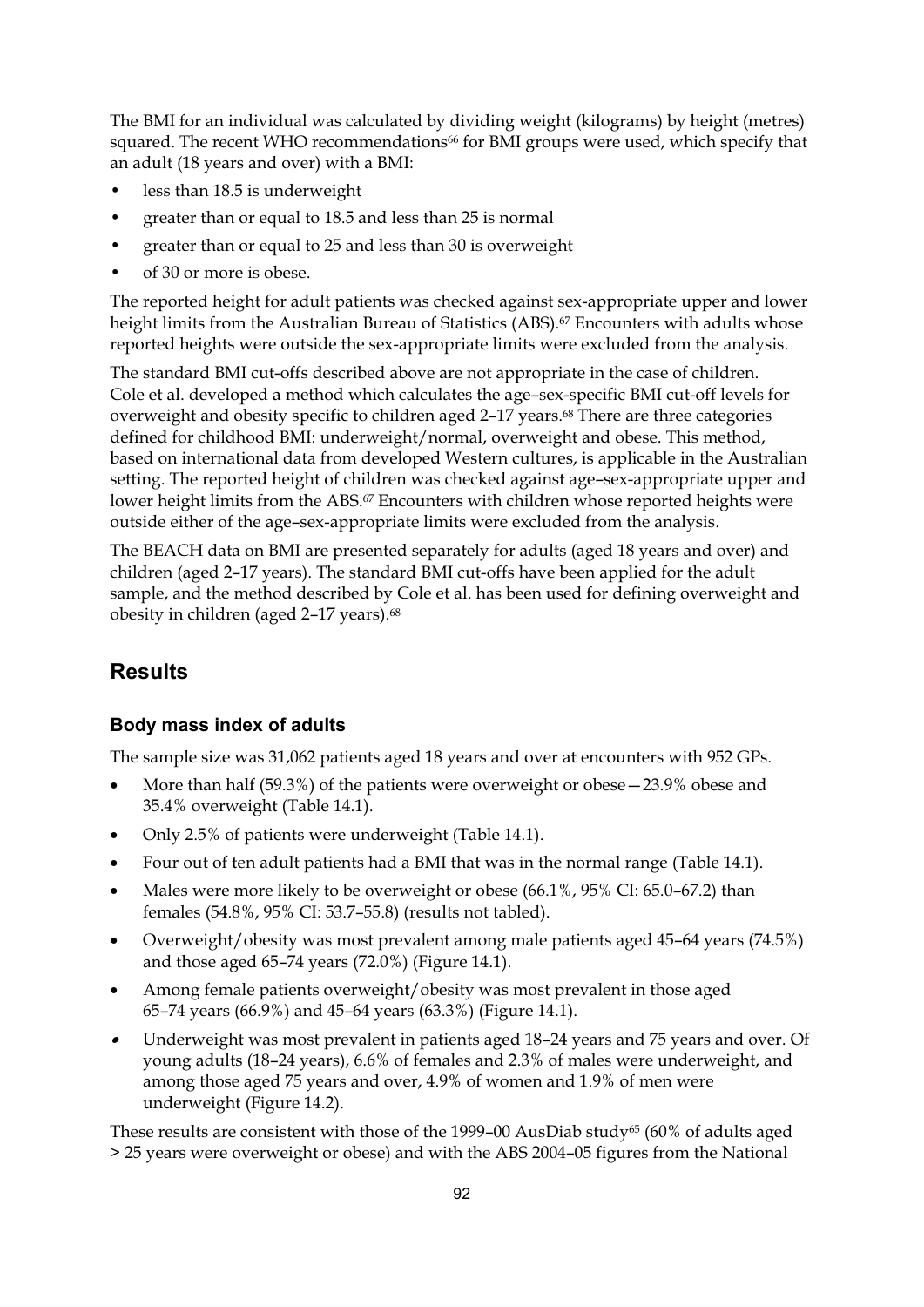Health Survey, which reported that 53% of adults aged 18 or more were overweight or obese.69

### **Estimation of body mass index for the adult general practice patient population**

The BEACH study reports data about patient BMI from a sample of the attending general practice patients. As older people attend a GP more often than young adults, and females attend more often than males, they have a greater chance of being selected in the subsample. This leads to a greater proportion of older and female patients in the sample when compared with the total population who will attend a GP at least once. For the first time in this report we have weighted the BEACH sample to estimate the BMI of the GP–patient population (that is, the 14 million adult patients who have attended a GP at least once), using the method described by Knox et al. (2008).3

The estimates for the GP–patient population (after adjusting for age–sex attendance patterns) suggest that 23.5% of the patient population were obese, 35.3% were overweight, 38.9% were normal weight and 2.3% were underweight (Table 14.1).

|                  | Male <sup>(a)</sup>                                                  |                                                                   | Female <sup>(a)</sup>                                               |                                                                   | <b>Total respondents</b>                                     |                                                                 |
|------------------|----------------------------------------------------------------------|-------------------------------------------------------------------|---------------------------------------------------------------------|-------------------------------------------------------------------|--------------------------------------------------------------|-----------------------------------------------------------------|
| <b>BMI class</b> | Per cent in<br><b>BEACH</b><br>sample<br>(95% CI)<br>$(n = 12, 126)$ | Per cent in<br>patient<br>population<br>$(95\% \text{ Cl})^{(b)}$ | Per cent in<br><b>BEACH</b><br>sample<br>(95% CI)<br>$(n = 18,703)$ | Per cent<br>in patient<br>population<br>$(95\% \text{ Cl})^{(b)}$ | Per cent<br>in BEACH<br>sample<br>(95% CI)<br>$(n = 31,062)$ | Per cent<br>in patient<br>population<br>(95% CI) <sup>(b)</sup> |
| Obese            | 23.1                                                                 | 22.8                                                              | 24.3                                                                | 23.9                                                              | 23.9                                                         | 23.5                                                            |
|                  | $(22.1 - 24.1)$                                                      | $(21.8 - 23.8)$                                                   | $(23.5 - 25.2)$                                                     | $(23.0 - 24.8)$                                                   | $(23.1 - 24.6)$                                              | $(22.7 - 24.2)$                                                 |
| Overweight       | 43.0                                                                 | 42.1                                                              | 30.4                                                                | 29.7                                                              | 35.4                                                         | 35.3                                                            |
|                  | $(42.0 - 44.0)$                                                      | $(41.0 - 43.2)$                                                   | $(29.7 - 31.2)$                                                     | $(28.9 - 30.4)$                                                   | $(34.7 - 36.0)$                                              | $(34.6 - 36.0)$                                                 |
| Normal           | 32.7                                                                 | 34.0                                                              | 41.9                                                                | 43.1                                                              | 38.3                                                         | 38.9                                                            |
|                  | $(31.6 - 33.8)$                                                      | $(32.7 - 35.2)$                                                   | $(40.9 - 43.0)$                                                     | $(42.1 - 44.2)$                                                   | $(37.4 - 39.2)$                                              | $(38.0 - 39.9)$                                                 |
| Underweight      | 1.2                                                                  | 1.2                                                               | 3.3                                                                 | 3.3                                                               | 2.5                                                          | 2.3                                                             |
|                  | $(1.0 - 1.4)$                                                        | $(0.9 - 1.4)$                                                     | $(3.0 - 3.6)$                                                       | $(3.0 - 3.6)$                                                     | $(2.3 - 2.7)$                                                | $(2.1 - 2.5)$                                                   |

#### **Table 14.1: Patient body mass index (aged 18 years and over)**

(a) Patient sex was not recorded for 233 respondents.

(b) Estimation of BMI among the total adult general practice patient population (that is, patients aged 18 years and over who have attended a GP at least once) *n* = 14 million.

*Note:* BMI—body mass index; CI—confidence interval.

### **Body mass index of children**

BMI was calculated for 3,046 patients aged 2–17 years at encounters with 801 GPs.

- - Three in 10 children (28.3%, 95% CI: 26.4–30.2) were classed as overweight or obese this consists of 11.2% (95% CI: 10.0–12.5) obese and 17.1% (95% CI: 15.7–18.5) overweight (results not tabled).
- - There was no difference in prevalence of overweight/obesity among male (29.3%, 95% CI: 26.8–31.8) and female children (27.4%, 95% CI: 25.0–29.9) (results not tabled).
- - The age-specific rates of obesity followed similar patterns for both sexes (figures 14.3 and 14.4).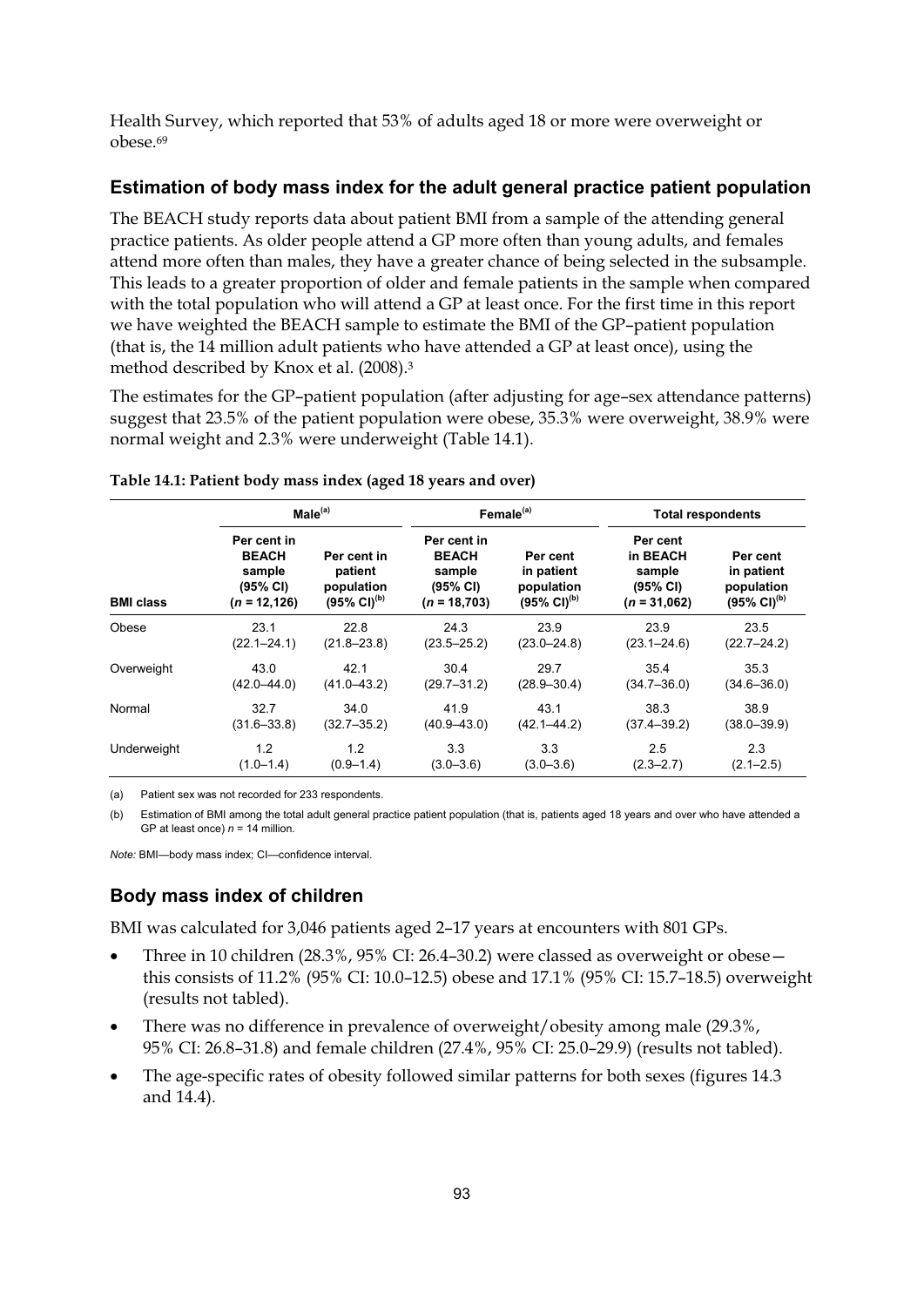

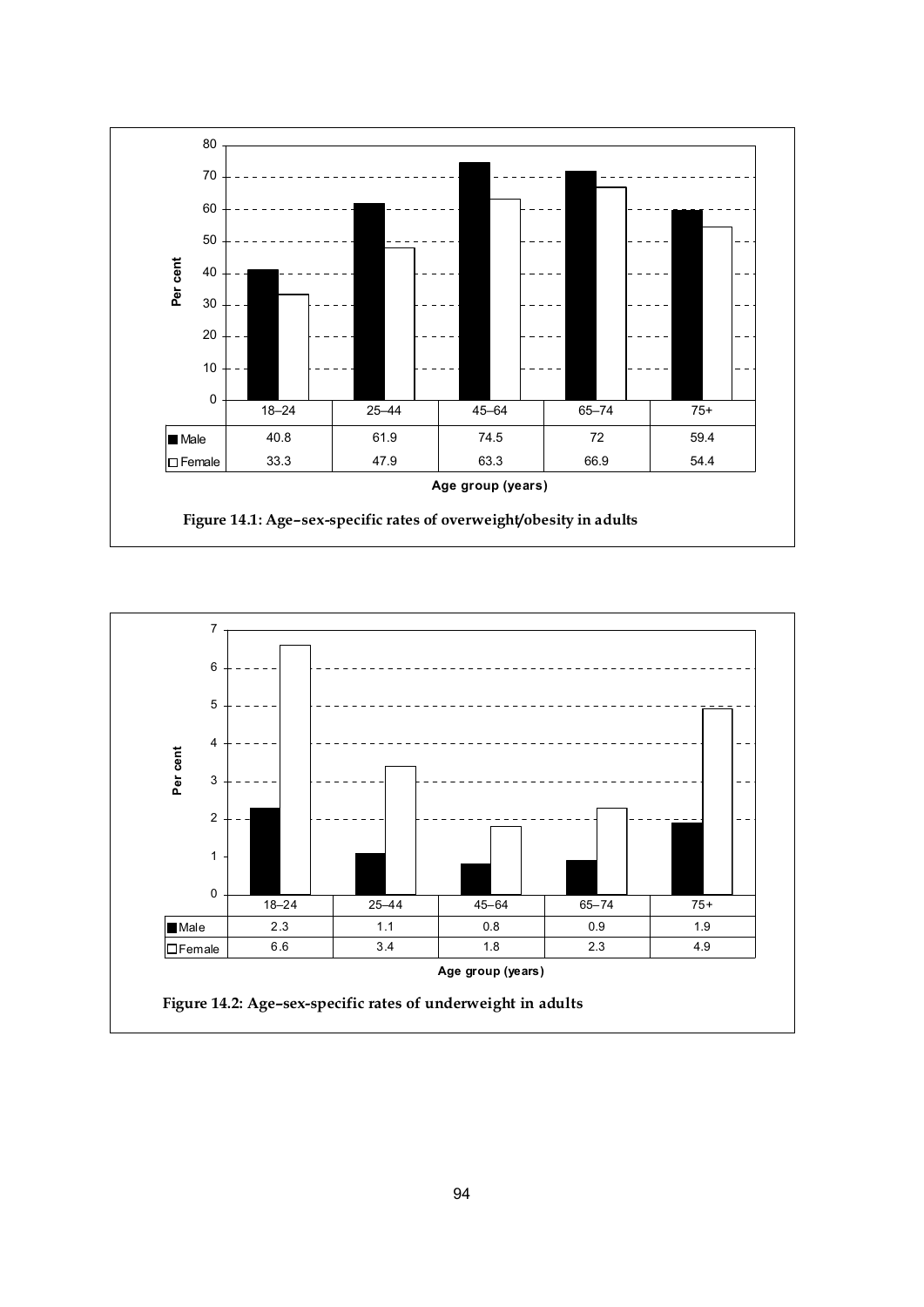



**Age group (years)**

**Figure 14.4: Age-specific rates of obesity, overweight and normal/underweight in female children**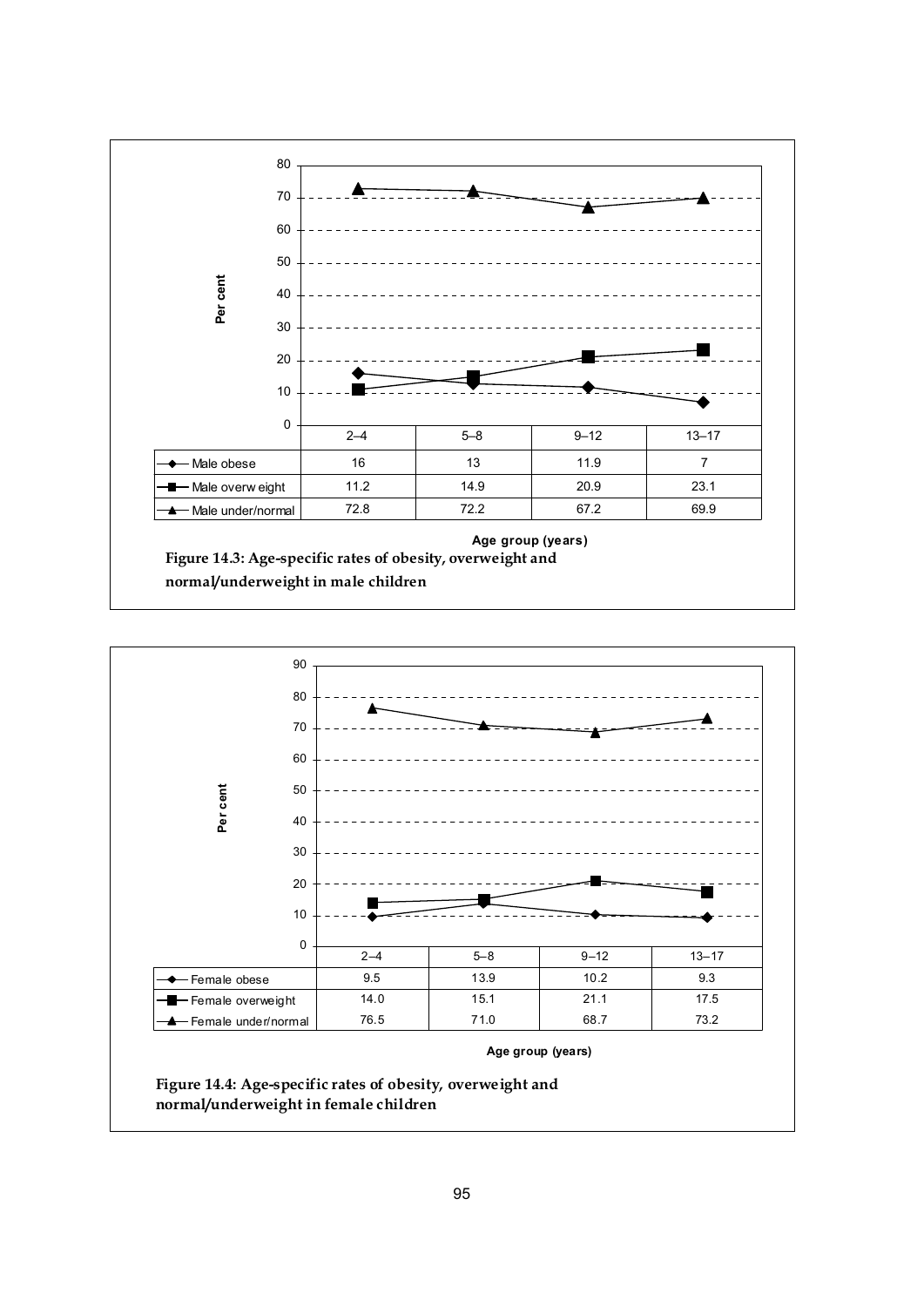# **14.2 Smoking (patients aged 18 years and over)**

Tobacco smoking is the leading cause of drug-related death and hospital separations in Australia.70 It has been identified as the risk factor associated with the greatest disease burden, accounting for 7.8% of the total burden of disease in Australia in 200363, a decrease from 9.7% of total burden in 1996.64 According to the 2004 National Drug Strategy Household Survey (NDSHS), 17.4% of Australians aged 14 years and over smoked daily: 18.6% of males and 16.3% of females.71

## **Method**

GPs were instructed to ask adult patients (18 years and over):

What best describes your smoking status? Smoke daily

 Smoker occasionally Previous smoker Never smoked

Respondents were limited to adults aged 18 years and over because there are ethical concerns about approaching the younger patient group to ask for information on smoking for survey purposes. In addition, the reliability of this information from patients aged less than 18 years may be compromised if a parent is present at the consultation.

## **Results**

The smoking status of 31,652 adult patients was established at encounters with 952 GPs. Table 14.2 shows that:

- $\bullet$ 16.5% of adult patients were daily smokers
- $\bullet$ significantly more male (19.8%) than female patients (14.4%) were daily smokers
- only 2.9% of adult patients were occasional smokers
- more than a quarter of adults (27.9%) were previous smokers.

Daily smoking was most prevalent among younger adult patients (aged 18–24 years and 25–44 years), with almost one in four of these patients reporting daily smoking. Almost 60% of male and 25% of female patients aged 75 years and over were previous smokers, but only 5% of males and 4% of females in this age group were daily smokers (figures 14.5 and 14.6).

### **Estimation of smoking in the adult general practice patient population**

The BEACH study reports data about patient smoking habits from a sample of the attending general practice patients. As older people attend a GP more often than young adults, and females attend more often than males, they have a greater chance of being selected in the subsample. This leads to a greater proportion of older and female patients in the sample when compared with the total population who attend a GP at least once (about 14 million adults). For the first time in this report we have weighted the BEACH sample to estimate the smoking status among the GP–patient population, using the method described by Knox et al. (2008).3

The estimates for the GP–patient population (after adjusting for age–sex attendance patterns) show that 19.3% of the patient population were daily smokers, 3.5% were occasional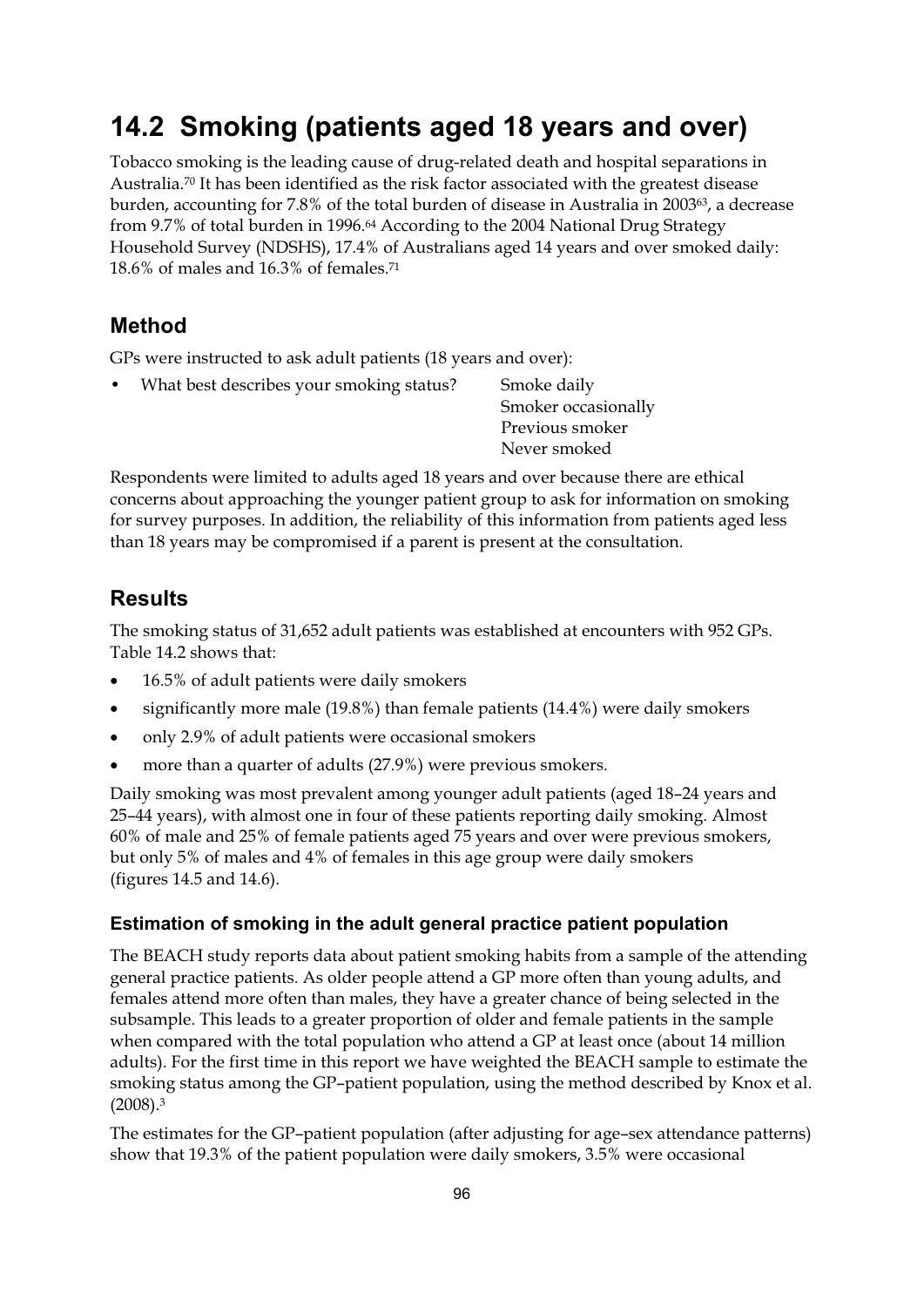smokers, 25.7% were previous smokers and 51.5% had never smoked. Male patients in the total general practice population were significantly more likely to be daily (23.4%), occasional (4.1%) and previous smokers (30.5%) than females patients (15.9%, 3.0% and 21.7%, respectively) (Table 14.2).

|                       | Male <sup>(a)</sup>                                                  |                                                                   | Female <sup>(a)</sup>                                               |                                                                   | <b>Total respondents</b>                                     |                                                                   |
|-----------------------|----------------------------------------------------------------------|-------------------------------------------------------------------|---------------------------------------------------------------------|-------------------------------------------------------------------|--------------------------------------------------------------|-------------------------------------------------------------------|
| <b>Smoking status</b> | Per cent in<br><b>BEACH</b><br>sample<br>(95% CI)<br>$(n = 12, 335)$ | Per cent in<br>patient<br>population<br>$(95\% \text{ Cl})^{(b)}$ | Per cent in<br><b>BEACH</b><br>sample<br>(95% CI)<br>$(n = 19,081)$ | Per cent in<br>patient<br>population<br>$(95\% \text{ Cl})^{(b)}$ | Per cent<br>in BEACH<br>sample<br>(95% CI)<br>$(n = 31,652)$ | Per cent in<br>patient<br>population<br>$(95\% \text{ Cl})^{(b)}$ |
| Daily                 | 19.8                                                                 | 23.4                                                              | 14.4                                                                | 15.9                                                              | 16.5                                                         | 19.3                                                              |
|                       | $(18.8 - 20.8)$                                                      | $(22.2 - 24.5)$                                                   | $(13.7 - 15.2)$                                                     | $(15.1 - 16.7)$                                                   | $(15.8 - 17.3)$                                              | $(18.5 - 20.1)$                                                   |
| Occasional            | 3.3                                                                  | 4.1                                                               | 2.6                                                                 | 3.0                                                               | 2.9                                                          | 3.5                                                               |
|                       | $(2.9 - 3.7)$                                                        | $(3.6 - 4.6)$                                                     | $(2.3 - 2.9)$                                                       | $(2.7 - 3.3)$                                                     | $(2.7 - 3.2)$                                                | $(3.2 - 3.9)$                                                     |
| Previous              | 36.5                                                                 | 30.5                                                              | 22.3                                                                | 21.7                                                              | 27.9                                                         | 25.7                                                              |
|                       | $(35.3 - 37.7)$                                                      | $(29.4 - 31.6)$                                                   | $(21.4 - 23.1)$                                                     | $(20.8 - 22.5)$                                                   | $(27.1 - 28.6)$                                              | $(24.9 - 26.5)$                                                   |
| Never                 | 40.4                                                                 | 42.0                                                              | 60.7                                                                | 59.4                                                              | 52.7                                                         | 51.5                                                              |
|                       | $(39.2 - 41.6)$                                                      | $(40.7 - 43.3)$                                                   | $(59.6 - 61.7)$                                                     | $(58.3 - 60.5)$                                                   | $(51.7 - 53.6)$                                              | $(50.4 - 52.5)$                                                   |

**Table 14.2: Patient smoking status (aged 18 years and over)** 

(a) Patient sex was not recorded for 236 respondents.

(b) Estimation of the smoking status of the total adult general practice patient population (that is, patients aged 18 years and over who have attended a GP at least once) *n* = 14 million.

Note: CI—confidence interval.

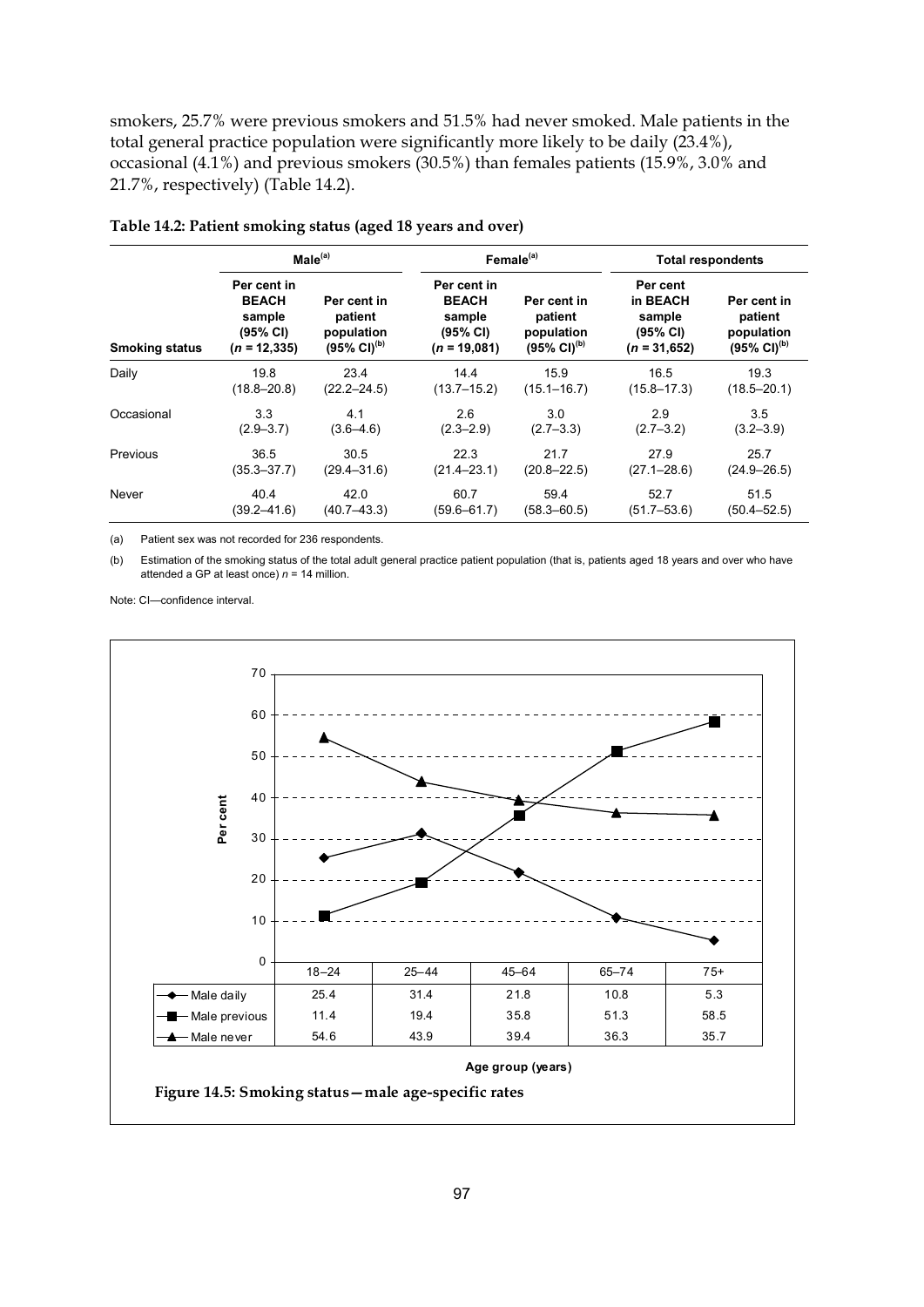

# **14.3 Alcohol consumption (patients aged 18 years and over)**

In people aged 65 years and over, low to moderate consumption of alcohol has been found to have a preventive effect against selected causes of morbidity<sup>70</sup> (in particular ischaemic heart disease).72 The National Health and Medical Research Council in a review of the evidence concluded that in young women there was no evidence of any cardiovascular mortality benefit from alcohol consumption, and in young men any benefit was outweighed by alcohol-related other causes of death.72 In 2003 alcohol consumption accounted for 3.3% of the total burden of disease in Australia; however, after taking into account the benefit derived from low to moderate alcohol consumption, this fell to 2.3%.<sup>63</sup>

The 2004 NDSHS found that 9.8% of people aged 14 years and over (10.1% of males and 9.6% of females) drank at levels considered to be risky or high risk for their health in the long term.<sup>71</sup> This risk level of alcohol consumption was based on the NHMRC 2001 guidelines.<sup>73</sup> The NDSHS also found that 35.4% of people aged 14 years and over (40.3% of males and 30.7% of females) drank alcohol during the preceding 12 months at levels that put their health at risk in the short term.71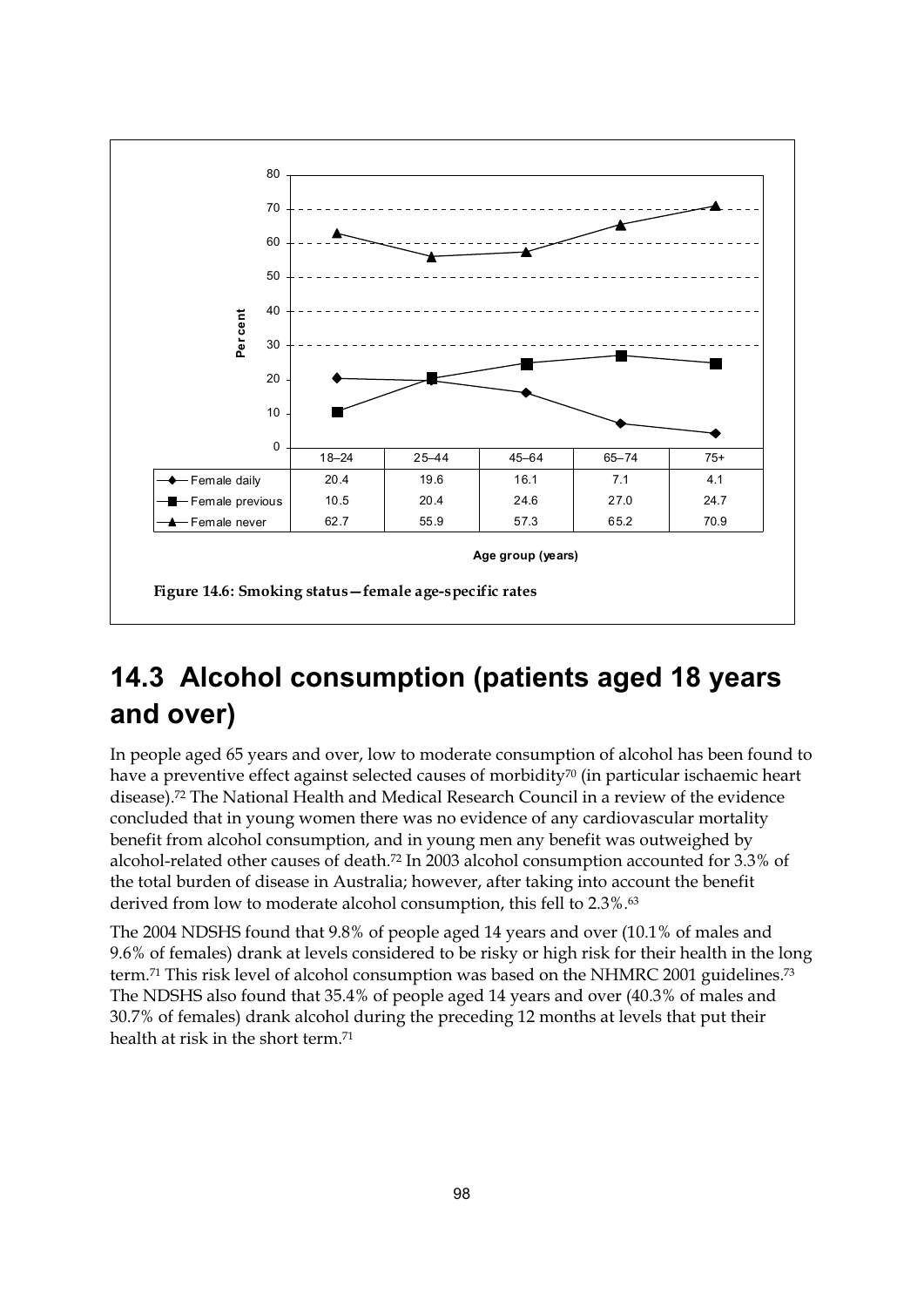## **Method**

To measure alcohol consumption, BEACH uses three items from the WHO Alcohol Use Disorders Identification Test (AUDIT)<sup>74</sup>, with scoring for an Australian setting.<sup>75</sup> Together, these three questions assess 'at-risk' alcohol consumption. The scores for each question range from zero to four. A total (sum of all three questions) score of five or more for males or four or more for females suggests that the person's drinking level is placing him or her at risk.75

GPs were instructed to ask adult patients (18 years and over):

• How often do you have a drink containing alcohol? Never

 Monthly or less Once a week/fortnight 2–3 times a week 4+ times a week

- How many standard drinks do you have on a typical day when you are drinking?  $\mathcal{L}_\text{max}$  and  $\mathcal{L}_\text{max}$  are the set of the set of the set of the set of the set of the set of the set of the set of the set of the set of the set of the set of the set of the set of the set of the set of the set o
- How often do you have six or more standard drinks on one occasion?

Never Less than monthly Monthly Weekly Daily or almost daily

A standard drinks chart was provided to each GP to help the patient identify the number of standard drinks consumed.

Respondents were limited to adults aged 18 years and over because there are ethical concerns about approaching the younger patient group to ask for information on alcohol consumption for survey purposes. In addition, the reliability of this information from patients aged less than 18 years may be compromised if a parent is present at the consultation.

## **Results**

Patients' self-reported alcohol consumption was recorded at 30,796 adult patient (18 years and over) encounters with 951 GPs.

- -More than one-quarter of adults reported drinking alcohol at at-risk levels (26.2%) (Table 14.3).
- - At-risk drinking was more prevalent among male patients (31.7%) than female patients (22.6%) (Table 14.3).
- - At-risk drinking was most prevalent in the 18–24 year age group, particularly among men. In this age group half of the males and more than one-third of the females reported at-risk alcohol consumption (Figure 14.7).
- - The proportion of patients who were at-risk drinkers decreased with age for both males and females (Figure 14.7).

These estimates are a little lower than those for short-term risk from the NDSHS.76 This is likely to be due to the difference in the age ranges studied (14 years and over in NDSHS and 18 years and over in BEACH), and to differences in the age–sex distributions of the study populations.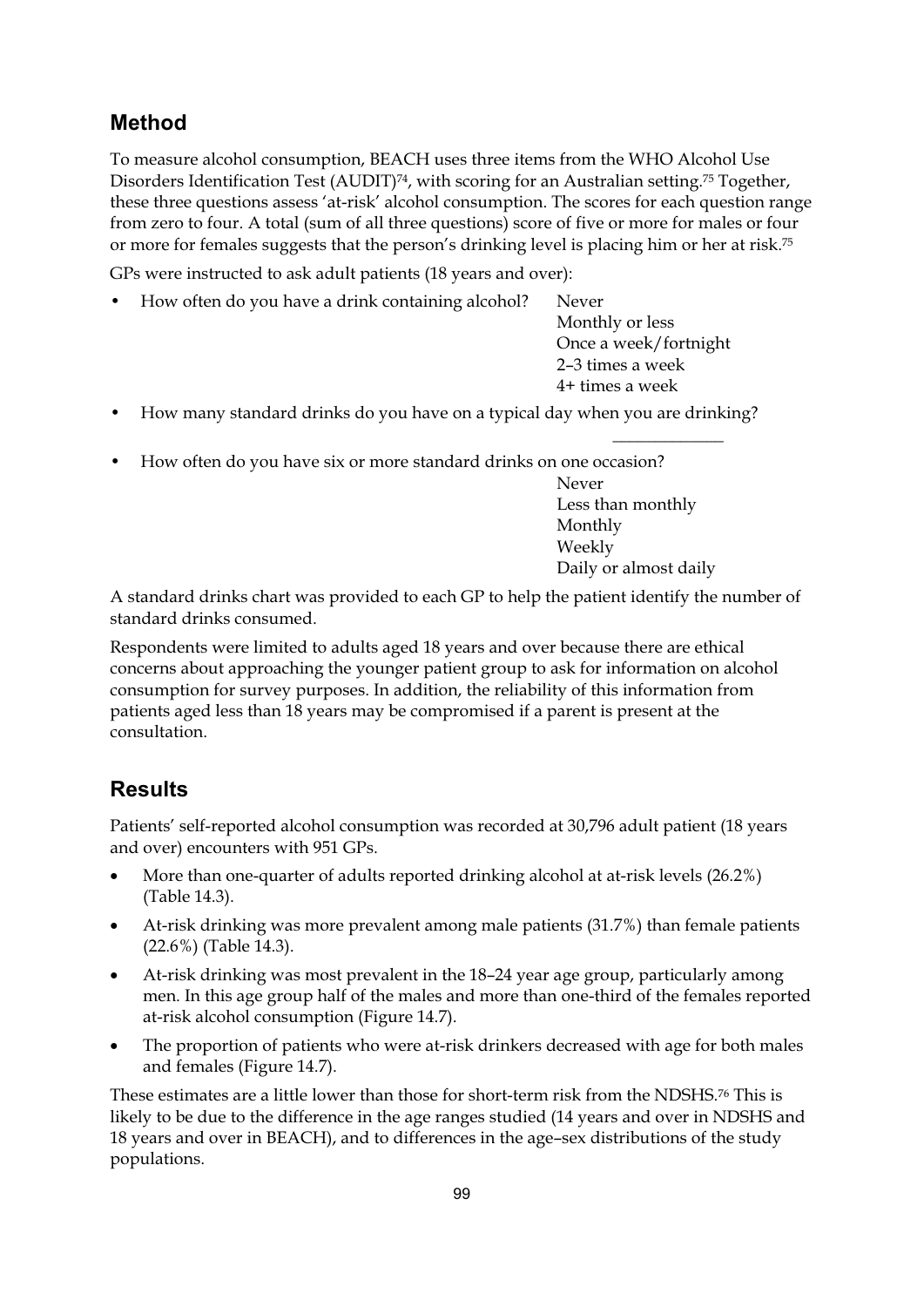### **Estimation of alcohol consumption in the adult general practice patient population**

The BEACH study reports data about patient alcohol consumption from a sample of the attending general practice patients. As older people attend a GP more often than young adults, and females attend more often than males, they have a greater chance of being selected in the subsample. This leads to a greater proportion of older and female patients in the sample when compared with the total population who attend a GP at least once (about 14 million adults). For the first time in this report we have weighted the BEACH sample to estimate the alcohol consumption among the GP–patient population, using the method described by Knox et al. (2008).3

The estimates for the GP–patient population (after adjusting for age–sex attendance patterns) show that 29.3% of the patient population were at-risk drinkers, 44.2% were responsible drinkers and 26.5% were non-drinkers. Male patients in the total general practice population were significantly more likely to be at-risk drinkers (35.7%) than females patients (24.0%) (Table 14.3).

Readers interested in the relationship between morbidity managed and alcohol consumption will find more information in Proude et al. *The relationship between self-reported alcohol intake and the morbidities managed by GPs in Australia*.77

|                               | <b>Male</b>                                                         |                                                                   | Female                                                               |                                                                   | <b>Total respondents</b>                                            |                                                                   |
|-------------------------------|---------------------------------------------------------------------|-------------------------------------------------------------------|----------------------------------------------------------------------|-------------------------------------------------------------------|---------------------------------------------------------------------|-------------------------------------------------------------------|
| <b>Alcohol</b><br>consumption | Per cent in<br><b>BEACH</b><br>sample<br>(95% CI)<br>$(n = 12,071)$ | Per cent in<br>patient<br>population<br>$(95\% \text{ Cl})^{(a)}$ | Per cent in<br><b>BEACH</b><br>sample<br>(95% CI)<br>$(n = 18, 725)$ | Per cent in<br>patient<br>population<br>$(95\% \text{ Cl})^{(a)}$ | Per cent in<br><b>BEACH</b><br>sample<br>(95% CI)<br>$(n = 30,796)$ | Per cent in<br>patient<br>population<br>$(95\% \text{ Cl})^{(a)}$ |
| At-risk drinker               | 31.7                                                                | 35.7                                                              | 22.6                                                                 | 24.0                                                              | 26.2                                                                | 29.3                                                              |
|                               | $(30.5 - 32.9)$                                                     | $(34.3 - 37.1)$                                                   | $(21.6 - 23.5)$                                                      | $(23.0 - 25.0)$                                                   | $(25.3 - 27.1)$                                                     | $(28.3 - 30.3)$                                                   |
| Responsible drinker           | 47.6                                                                | 45.0                                                              | 42.6                                                                 | 43.4                                                              | 44.6                                                                | 44.2                                                              |
|                               | $(46.4 - 48.8)$                                                     | $(43.8 - 46.3)$                                                   | $(41.6 - 43.7)$                                                      | $(42.4 - 44.5)$                                                   | $(43.7 - 45.5)$                                                     | $(43.3 - 45.1)$                                                   |
| Non-drinker                   | 20.7                                                                | 19.3                                                              | 34.8                                                                 | 32.6                                                              | 29.3                                                                | 26.5                                                              |
|                               | $(19.6 - 21.8)$                                                     | $(18.2 - 20.4)$                                                   | $(33.5 - 36.1)$                                                      | $(31.3 - 33.9)$                                                   | $(28.2 - 30.3)$                                                     | $(25.5 - 27.5)$                                                   |

#### **Table 14.3: Patient alcohol consumption (aged 18 years and over)**

(a) Estimation of the alcohol consumption of the total adult general practice patient population (that is, patients aged 18 years and over who have attended a GP at least once)  $n = 14$  million.

*Note:* CI—confidence interval.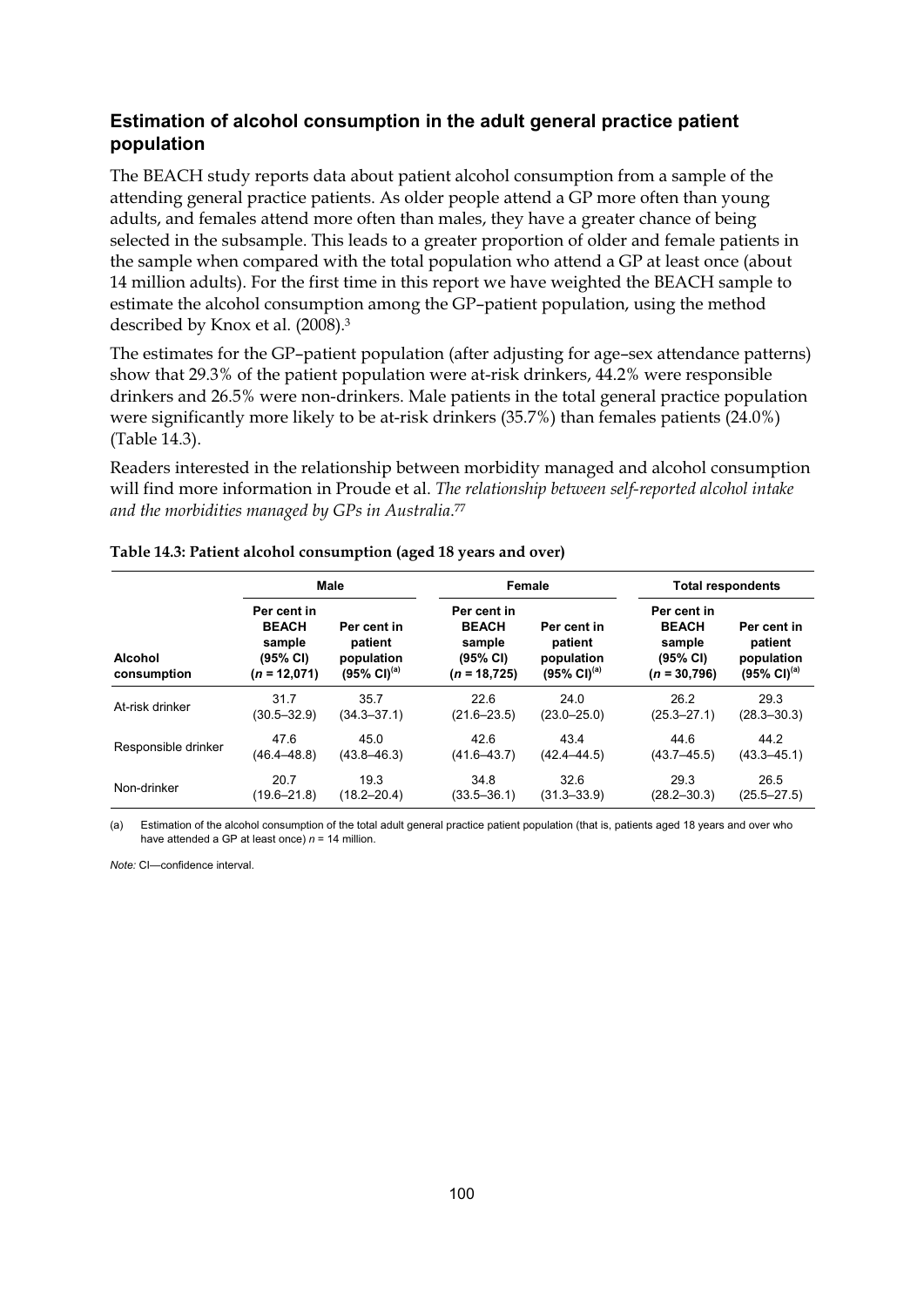

## **14.4 Risk factor profile of adult patients**

All patient risk factor questions (BMI, smoking and alcohol consumption) were asked of the same subsample of patients. This allows us to build a risk profile of this sample of adult patients. For the purposes of this analysis, being overweight or obese, a daily smoker or an at-risk drinker are considered risk factors. A risk factor profile was prepared for 30,002 adult patients (aged 18 years and over) (Table 14.4).

- $\bullet$  Half of the adult respondents had one risk factor. The most common was overweight  $(22.6\% \text{ of adults})$  followed by obesity  $(16.0\%).$
- - One in five patients had two risk factors, the most common combinations being:
	- overweight and at-risk alcohol consumption—7.1% of patients
	- obesity and at-risk alcohol consumption—4.1% of patients
	- daily smoking and at-risk alcohol consumption—3.3% of patients.
- -A small group of patients (4.1%) had all three risk factors.

Table 14.5 shows the number of risk factors by patient sex.

- - Females were significantly more likely to have no risk factors (29.9%) than males  $(20.2\%)$ .
- - One-third of males (31.8%) had two or three risk factors compared with one-fifth (18.7%) of females.

### **Estimation of the risk profile of the adult general practice patient population**

The BEACH study reports data about patient risk factors from a sample of the attending general practice patients. As older people attend a GP more often than young adults, and females attend more often than males, they have a greater chance of being selected in the subsample. This leads to a greater proportion of older and female patients in the sample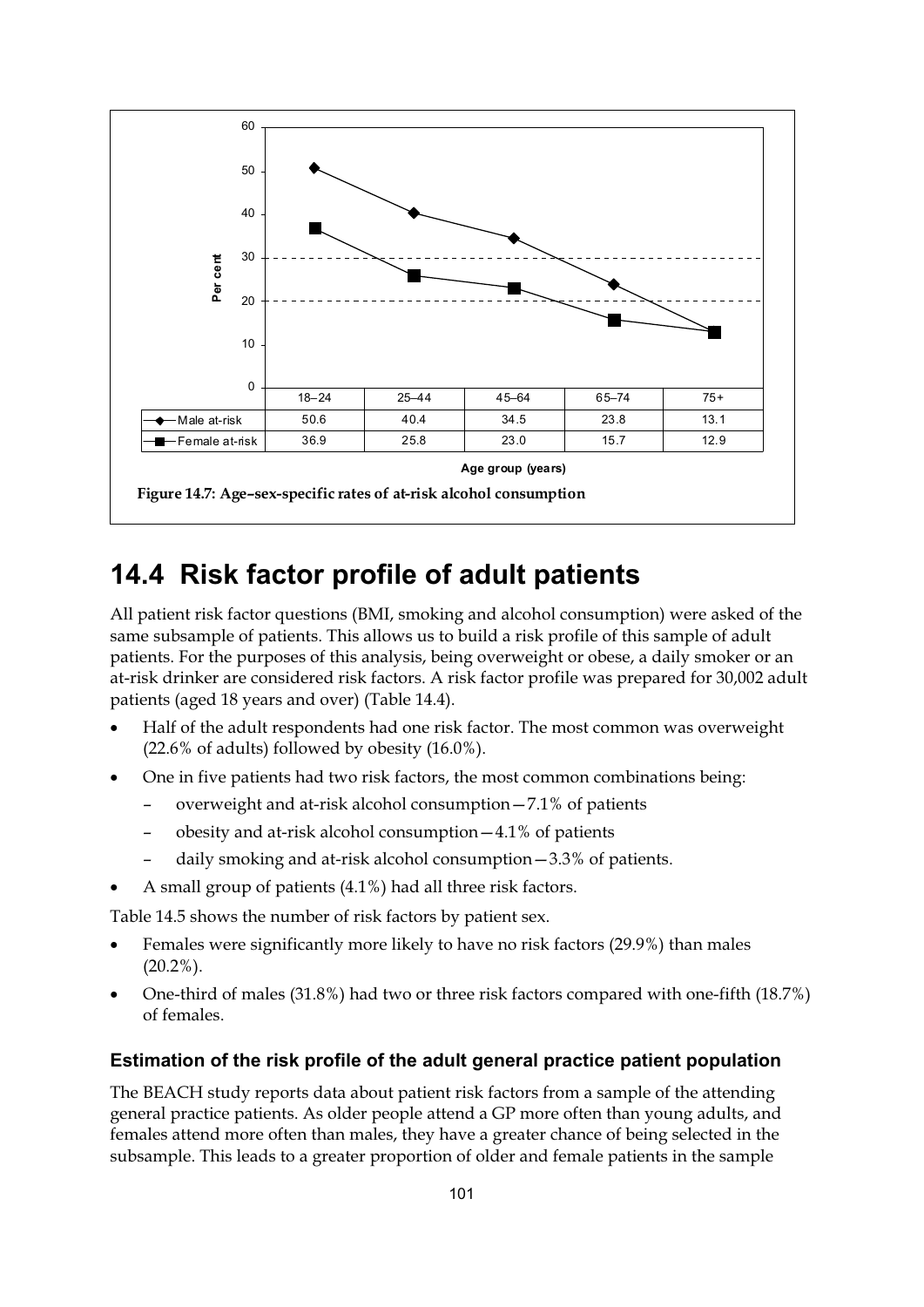when compared with the total population who attend a GP at least once (about 14 million adults). For the first time in this report we have weighted the BEACH sample to estimate the risk factor profile among the GP–patient population, using the method described by Knox et al. (2008).3

The estimates for the GP–patient population (after adjusting for age–sex attendance patterns) show that:

- one-quarter of patients had no risk factors (24.8%)
- almost half of the adult patients had one risk factor (48.2%). The most common was overweight (20.9% of adults) followed by obesity (14.8%)
- one in five patients had two risk factors (21.9%). The most common combinations were overweight and at-risk alcohol consumption (7.7%), followed by obese and at-risk alcohol consumption (4.3%)
- one in twenty patients had three risk factors (Table 14.4).

Table 14.5 shows the estimation of number of risk factors in the total GP–patient population by sex. Male patients in the total patient population were significantly more likely to have two (28.2%) or three risk factors (7.2) and significantly less likely to have none (18.8%) or one risk factor (45.8%) than female patients (16.7%, 3.3%, 29.8% and 50.2%, respectively).

| <b>Number of risk factors</b>          | <b>Number</b> | <b>Per cent BEACH</b><br>sample<br>(95%CI)<br>$(n = 30,002)$ | Per cent in patient<br>population<br>$(95\% \text{ Cl})^{(a)}$ |
|----------------------------------------|---------------|--------------------------------------------------------------|----------------------------------------------------------------|
| No risk factors                        | 7,821         | 26.1<br>$(25.3 - 26.9)$                                      | 24.8<br>$(23.9 - 25.6)$                                        |
| One risk factor                        | 15,022        | 50.1<br>$(49.4 - 50.8)$                                      | 48.2<br>$(47.5 - 48.9)$                                        |
| Overweight only                        | 6,779         | 22.6<br>$(22.0 - 23.2)$                                      | 20.9<br>$(20.3 - 21.6)$                                        |
| Obese only                             | 4,808         | 16.0<br>$(15.4 - 16.6)$                                      | 14.8<br>$(14.2 - 15.4)$                                        |
| At-risk alcohol level only             | 2,308         | 7.7<br>$(7.2 - 8.2)$                                         | 8.3<br>$(7.7 - 8.8)$                                           |
| Current daily smoker only              | 1,127         | 3.8<br>$(3.5 - 4.0)$                                         | 4.2<br>$(3.9 - 4.5)$                                           |
| Two risk factors                       | 5,935         | 19.8<br>$(19.1 - 20.4)$                                      | 21.9<br>$(21.2 - 22.7)$                                        |
| Overweight and at-risk alcohol level   | 2,131         | 7.1<br>$(6.7 - 7.5)$                                         | 7.7<br>$(7.2 - 8.1)$                                           |
| Obese and at-risk alcohol level        | 1,225         | 4.1<br>$(3.8 - 4.3)$                                         | 4.3<br>$(4.1 - 4.6)$                                           |
| Daily smoker and at-risk alcohol level | 982           | 3.3<br>$(3.0 - 3.5)$                                         | 4.0<br>$(3.7 - 4.3)$                                           |
| Overweight and current daily smoker    | 931           | 3.1<br>$(2.9 - 3.4)$                                         | 3.5<br>$(3.2 - 3.8)$                                           |
| Obese and current daily smoker         | 666           | 2.2<br>$(2.0 - 2.4)$                                         | 2.4<br>$(2.2 - 2.7)$                                           |

### **Table 14.4: Risk factor profile of patients (aged 18 years and over)**

*(continued)*